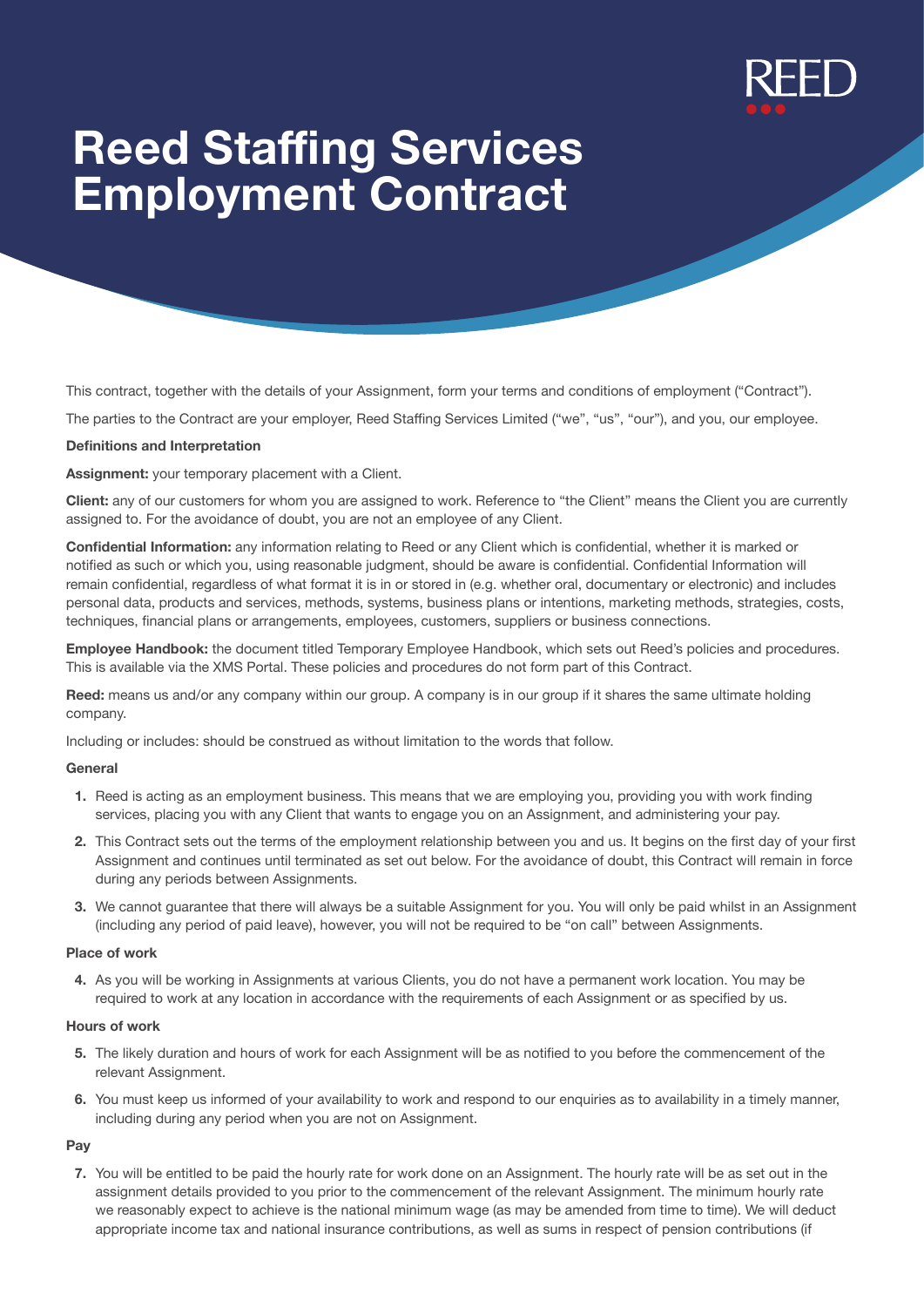appropriate) together with any other sums required by law to be deducted (including any court orders) or which you have agreed should be deducted.

- **8.** You will be paid in respect of hours worked on an Assignment which have been verified by the Client. It is your responsibility to keep a record of the hours you have worked, obtain the Client's verification of such hours, and submit these to us for processing in order to be paid on time.
- **9.** We will pay you for work you have done on an Assignment regardless of whether the Client has paid us in respect of such work. You will be paid weekly in arrears, following verification of the hours worked or at such other intervals, as notified to you prior to the commencement of the relevant Assignment.
- **10.** We will comply with our duties in accordance with Part 1 of the Pensions Act 2008. A contracting-out certificate is not in force in respect of this employment.
- **11.**You authorise us to deduct from your pay (which for this purpose includes payment in lieu of notice, bonus, holiday pay and sick pay) at any time all and any debt owed by you to Reed, including any loans or advances made to you by Reed, any payment made in error by Reed, or any overpayment of pension contributions, holiday pay or sick pay. In addition, you agree to repay Reed, promptly and in full, any debt owed by you to Reed.

## **Expenses**

**12.** You must ensure any expenses which you intend to claim are agreed with us or the Client in advance. Expense claims must be accompanied by appropriate receipts and submitted in a timely manner.

## **Employee's Obligations**

- **13.** You confirm that all information given to Reed as to your identity, entitlement to work in the United Kingdom, experience, training, qualifications, and authorisations is true and complete. You must notify us immediately if you cease to be eligible to work in the UK.
- **14.** Where Reed is required to carry out a criminal record check , you agree to register with the relevant service and give Reed permission to access your record.
- **15.**You must notify us if any Assignment is with a Client for whom you have previously worked.
- **16.** In respect of each Assignment, you must inform us immediately if you become aware of any circumstances which may make working in such Assignment detrimental to your interests or the interests of Reed and/or the Client.
- **17.** You must comply with all Reed policies and procedures as set out in the Employee Handbook.
- **18.**During an Assignment, you undertake:
	- **(a)** not to engage in any conduct detrimental to the interests of Reed and/or the Client;
	- **(b)** to be present during the times or for the total number of hours each day and/or week, as set out in the details of the Assignment;
	- **(c)** to take all reasonable steps to safeguard your own health and safety and the health and safety of others who may be affected by your actions;
	- **(d)** to comply with any policies, procedures, rules, or obligations implemented by Reed and the Client;
	- **(e)** to comply with all lawful and reasonable instructions and requests, within the scope of your Assignment, by Reed and the Client;
	- **(f)** to perform all work under the Assignment using all reasonable skill and care; and
	- **(g)** to act in a professional manner, to dress appropriately, to wear or produce any form of ID required, and to observe all applicable laws and regulations.

# **Holidays and Working Time**

- **19.** You are entitled to statutory paid annual leave. You have no other entitlement to payment for holidays (including bank/ public holidays) or for other absences, other than any statutory entitlements.
- **20.**Your leave year will begin on 1st January.
- **21.** You will be informed on your payslip of the number of hours of paid leave which you have accrued, and the rate at which this will be paid. You may only take paid annual leave at such time and for such duration as you have accrued. You must repay on demand any payment made by us for annual leave which is more than that which you have accrued. You agree that we may deduct any such overpayment from any sum owed to you at any time.
- **22.**You may apply to take unpaid leave subject to prior written agreement by us.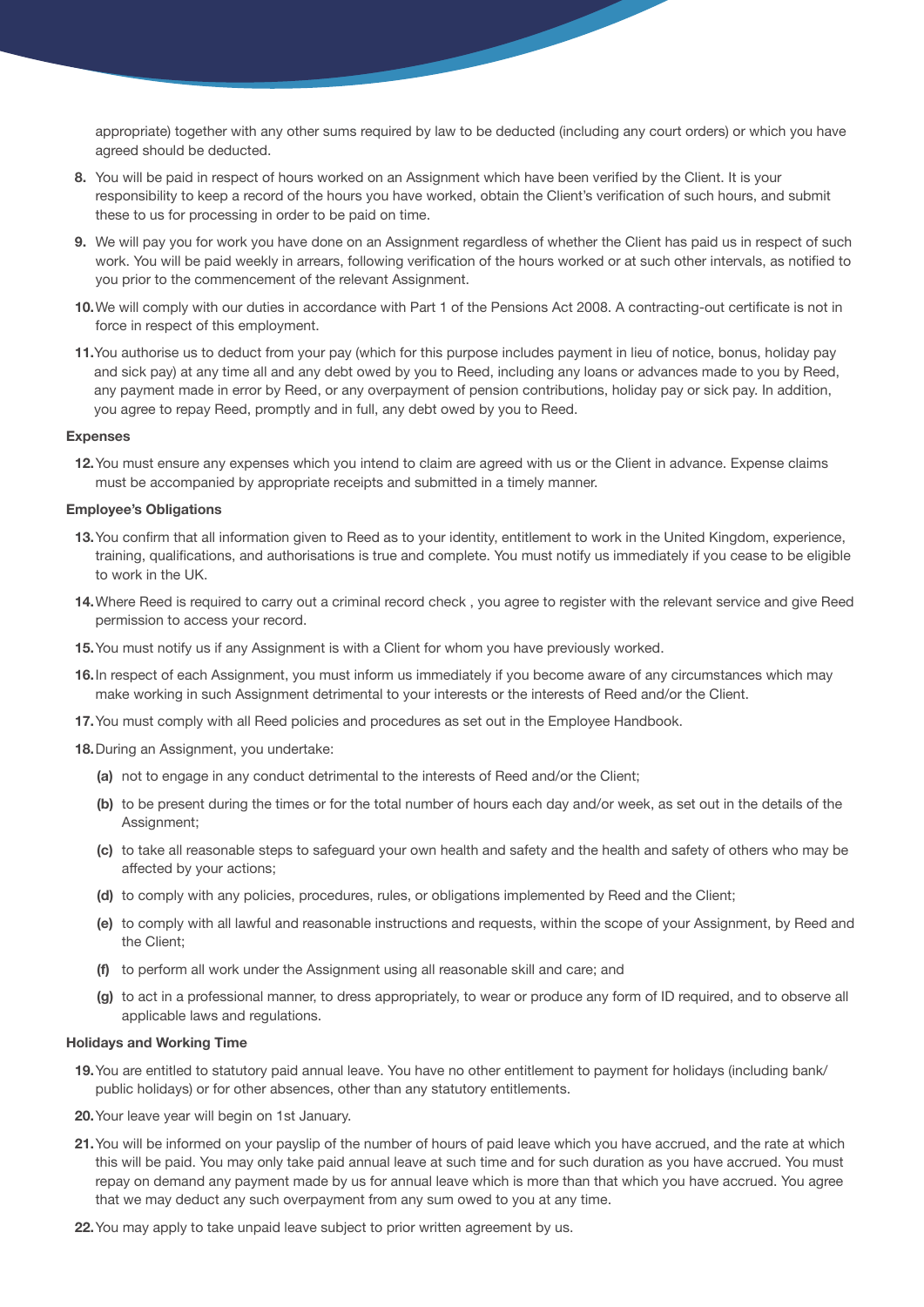- **23.** You are not permitted to carry forward any accrued leave from one leave year to another. Since this Contract remains in force between Assignments, no payment in lieu of any accrued annual leave will be made on termination of an Assignment. A payment in lieu of any accrued annual leave will only be made when this Contract is ended.
- **24.** You are required to give a minimum of two weeks' notice to take paid annual leave. For the avoidance of doubt, such notice must be given even when you are not on an Assignment. We reserve the right to refuse permission for you to take annual leave.
- **25.**It is your responsibility to notify us of hours worked other than for us if you exceed or are likely to exceed a maximum of:
	- **(a)** 48 hours working time per week, and/or
	- **(b)** eight hours working time between the hours of 10.00 pm and 7.00 am.

# **Confidential information**

- **26.** You acknowledge that you will have access to Confidential Information during this employment and your Assignments. You undertake to keep all such Confidential Information in the strictest confidence and not to disclose such information to anyone (unless it is in the proper performance of an Assignment or with the prior written consent of Reed or the Client) during or after the end of this Contract.
- **27.**You may be required to sign a confidentiality undertaking by Reed and/or the Client. You acknowledge that failure to do so may result in withdrawal from or termination of the relevant Assignment.

## **Data Protection**

- **28.**Reed will collect and process your personal data in accordance with its Privacy Notice.
- **29.** You must comply with the Client's data protection policy when handling personal data in the course of an Assignment.

Failure to comply with such policy may result in termination of the relevant Assignment, be dealt with under our disciplinary procedure and, in serious cases, may be treated as gross misconduct leading to summary dismissal.

## **Intellectual Property**

**30.**You accept that any intellectual property right created or developed in connection with work done on an Assignment will belong to Reed or the Client, as appropriate. You agree (i) that all such intellectual property rights will be assigned automatically to Reed or the Client, as appropriate; (ii) not to assert, exercise or claim any such intellectual property rights (including, without limitation, moral rights); (iii) to hand over to Reed or the Client all documents and other materials created or developed whilst on Assignment; and (iv) if requested, to execute an intellectual property assignment agreement in favour of Reed or the Client and do such other things as may be necessary to vest such intellectual property rights in Reed or the Client.

## **Reed Discount Club**

**31.**If you opt in, you will become a member of the Reed Discount Club (the "Club") during such periods as you are paying a subscription fee to the Club. Accordingly, you authorise Reed to deduct from your net weekly pay the subscription fee (which will be notified in advance) and to pay the same to the Club. Reed reserves the right to amend or vary the Club benefits and terms and to withdraw or terminate the Club without payment of compensation.

#### **Grievances, Disciplinaries and Sickness Absence**

- **32.**If you have a grievance in connection with your employment, you should present such grievance in accordance with the Grievance Policy and Procedure set out in the Employee Handbook.
- **33.** If your conduct or performance gives cause for concern, this could result in you being subject to disciplinary action in accordance with the Disciplinary Policy and Procedure set out in the Employee Handbook.
- **34**.If you are unable to work due to sickness or injury, you should refer to the provisions regarding sickness absence set out in the Employee Handbook.

# **Termination**

- **35.** You acknowledge that an Assignment may be ended at any time and without reasons being given. For the avoidance of doubt, and unless notified otherwise, the ending of an Assignment does not affect the continuity of your employment with us.
- **36.** If you have been continuously employed for one month or more, notice of termination of employment must be given as follows: